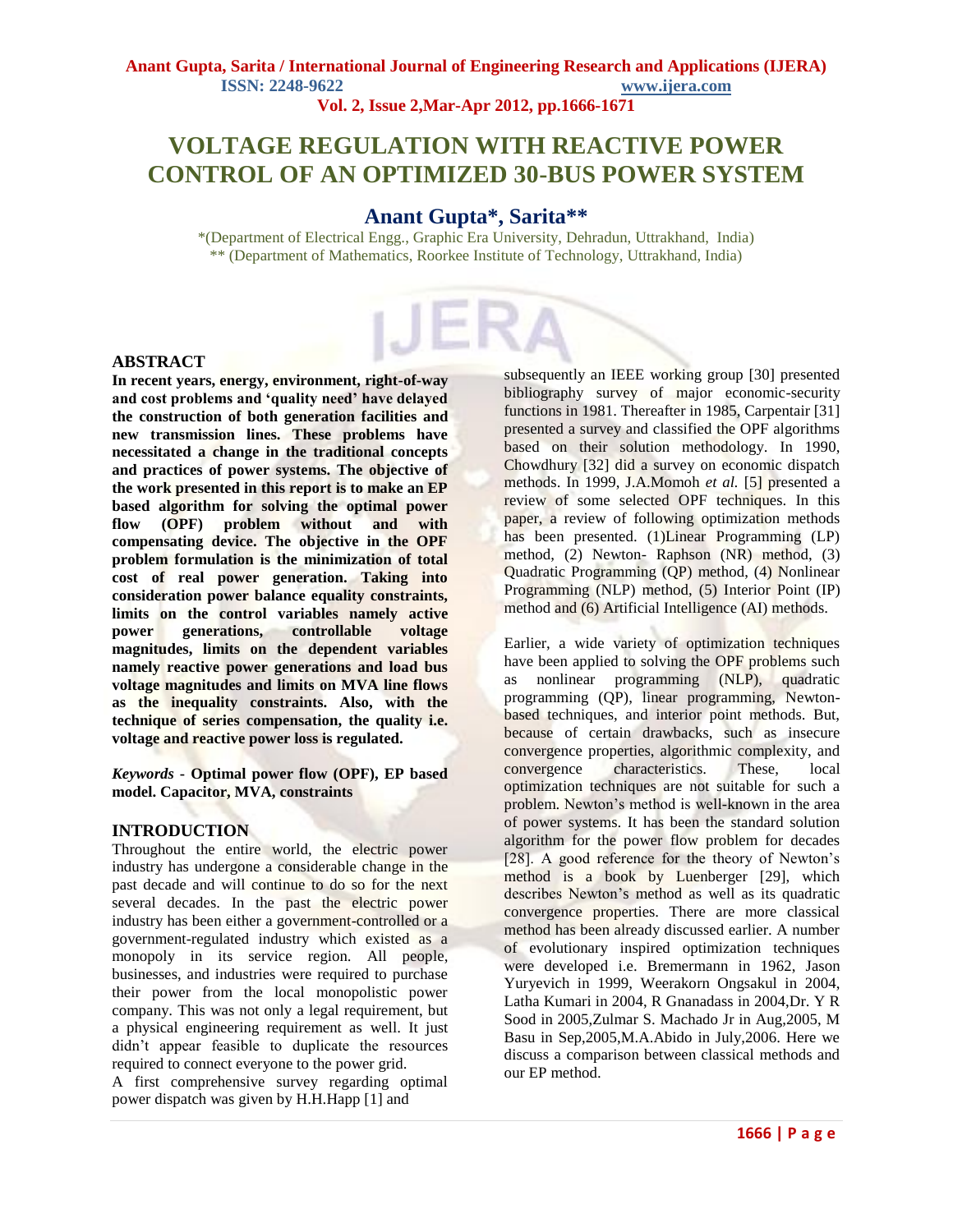# **Anant Gupta, Sarita / International Journal of Engineering Research and Applications (IJERA) ISSN: 2248-9622 www.ijera.com**

### **Vol. 2, Issue 2,Mar-Apr 2012, pp.1666-1671**

The aim of the proposed work is to apply evolutionary programming (with Gaussian Method) technique to improve the optimal power flow solution and to increase quality by voltage regulation and reactive power control. Also, series capacitor is being used to improve the power transfer capability of the system with a marginal increase in cost.

#### **I. PROBLEM FORMULATION OF OPF WITH SERIES CAPACITOR**

The objective of an Optimal Power Flow (OPF) algorithm is to find the steady-state operation point of a generation transmission system, which minimizes a pre specified cost function and meets a set of operational and/or security constraints. For optimal active and reactive power dispatch the objective function that is total generation cost and other objectives may include minimization of transmission losses and voltage level optimization. In case of active power OPF, the main conventional control variables are MW generations based on minimum generation cost. If some predefined transmission line power flows are controlled at specified values, it may cost higher with the generation schedule. OPF algorithms are among the tools present in many Energy Management Systems (EMS) and their usefulness is increasingly being recognized by power utilities due to increased presence of independent power producers combined with deregulation of the power industry. Hence there is an urgent need for optimal and sophisticated power flow control i.e., solution to OPF incorporating FACTS devices. The reactive power compensation of AC transmission systems using fixed series capacitors is applied here to solve some of the above problems associated with AC networks. Here, series capacitor is used to improve the reactive power capability of the line without causing a major increase in the cost.

#### **II. REACTIVE POWER COMPENSATION IN ELECTRIC POWER SSTEM**

Reactive power compensation is an important issue in electric power systems, involving operational, economical and quality of service aspects. Consumer loads (residential, commercial and industrial sectors) impose real and reactive power demand, depending on their characteristics. Real power is converted into "useful" energy, such as light or heat. Reactive power must be compensated to guarantee an efficient delivery of real power to loads. In our study voltage regulation with reactive power system.

The reactive power is essential for creating the needed coupling fields for energy devices. It constitutes voltage and current loading of circuits but does not result in average (active) power consumption and is an important component in all ac power networks. Reactive power control for a line is often called Reactive Power Compensation. External devices or subsystems that control reactive power on transmission lines are known as Compensators. The objectives of line compensation are

- $\triangleright$  To increase the power transmission capacity of the line, and/or
	- To keep the voltage profile of the line along its length within acceptable bounds to ensure the quality of supply to the connected customers. Because reactive power compensation influences the power transmission capacity of the connected line, controlled compensation can be used to improve the system stability by changing the maximum power- transmission capacity.

### **III. OPF MATHEMATICAL MODEL**

The objective function to be minimized is given below:

$$
f = \sum_i F_i(Pg_i)
$$

Where 
$$
F_i(Pg_i) = a_i P_i^2 + b_i P_i + c_i
$$

This is the sum of operating cost over all controllable power sources.

 $F_i(Pg_i)$  = Generation cost function for  $Pg_i$ generation at bus i. The cost is optimized with the following constraints. The inequality constraint on real power generation at bus

Our Study is focus on optimal power flow program (OPF) by using EP based technique, as a tool for solving this type of optimization problem. The OPF is a natural choice for addressing these concerns because it is basically an optimal control problem. The OPF utilizes all control variables to help minimize the costs of the power system operation. It also yields valuable economic information and insight into the power system. In these ways, the OPF very adeptly addresses both the control and economic problems. After creating the OPF program, the userinterface and simulation problems may also be addressed by implementing the OPF into a power system simulator. In this way, the results of the economic and control operations of the OPF can easily be utilized by the user of the program.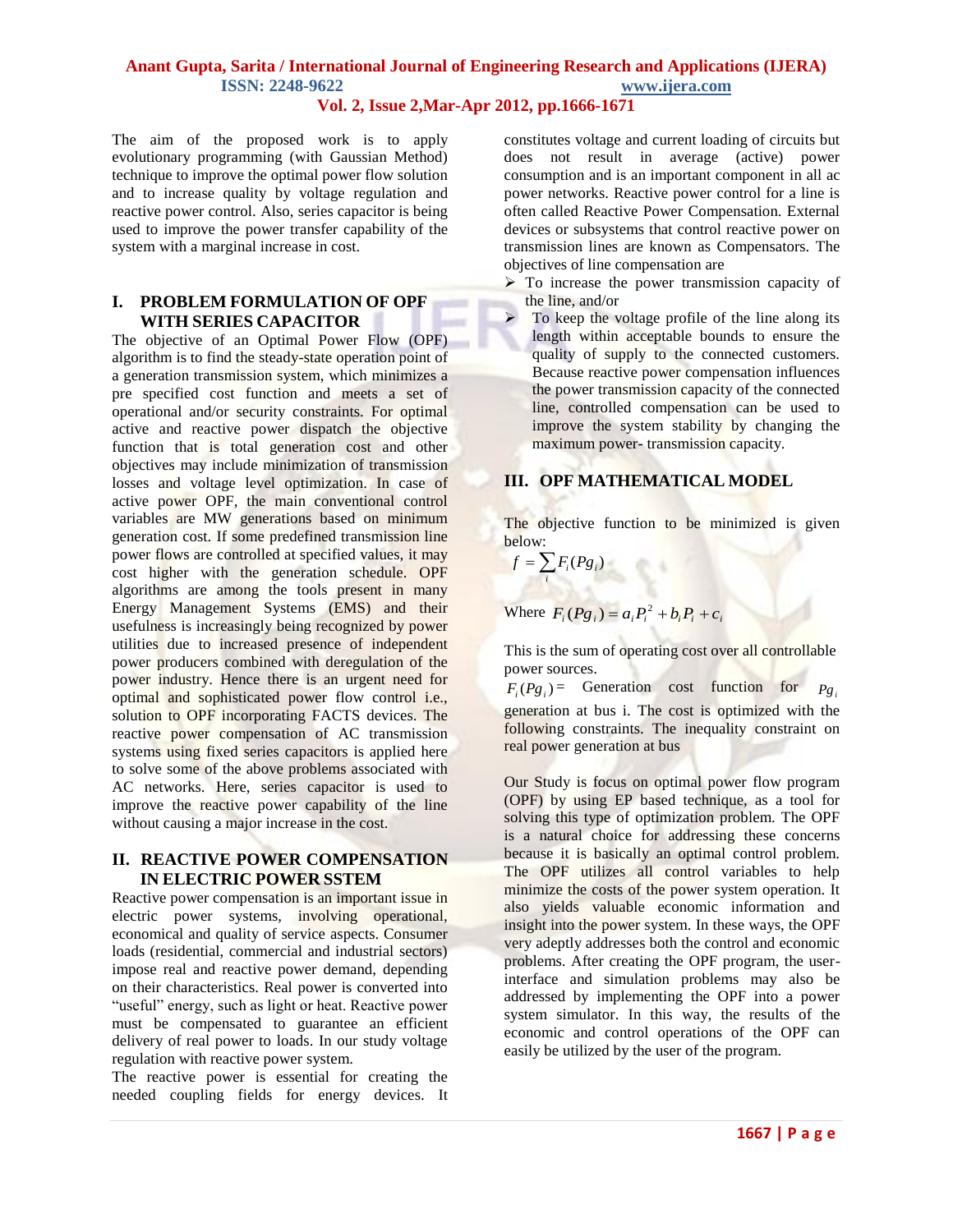# **Anant Gupta, Sarita / International Journal of Engineering Research and Applications (IJERA) ISSN: 2248-9622 www.ijera.com**

**Vol. 2, Issue 2,Mar-Apr 2012, pp.1666-1671**

### **IV. INEQUALITY CONSTRAINTS**

The inequality constraints of the OPF reflect the limits on physical devices in the power system as well as the limits created to ensure system security. Physical devices that require enforcement of limits include generators, tap changing transformers, and phase shifting transformers. This section will lay out all the necessary inequality constraints needed for the OPF implemented in this thesis. Generators have maximum and minimum output powers and reactive powers which add inequality constraints.

$$
\begin{array}{l}P_i^{\text{min}}\leq P_i\leq P_i^{\text{max}}\\ V_i^{\text{min}}\leq V_i\leq V_i^{\text{max}}\\ \frac{1}{\text{min}} & \frac{1}{i} \\ \phi_i^{\text{min}}\leq \phi_i\leq \phi_i^{\text{max}}\\ \frac{1}{\text{min}} & \frac{1}{i} \end{array}
$$

where,  $P_{i}$  $\frac{\text{min}}{\text{and } P_i}$ max are the minimum and maximum generator limits, for generator i.

V i min and V i max are respectively minimum and maximum voltages at bus i.

φ <sup>'i</sup> maximum phase angle at bus i. min and φ<sub>i</sub> max are respectively minimum and

## **V. RESULT AND DISCUSSION**

Thus, it is proved that EP based OPF gives better cost effective optimal solution, which is given in table (a, & b). We can see that after applying EP model the optimal power cost is minimum.

We discussed above study with the help of ours calculated data by without and with using series capacitor; the compensation is done on bus line no 13-12. The value of fixed capacitor used is 0.1562 p.u (table1.1) Thus, from tables  $(1.2 \text{ a } \& \text{ b})$  according to our data's without and with series capacitor a variation in voltage at different buses after the implementation of series capacitor. Also, the increase in power transfer is noticed at different lines after the application of series capacitor. Thus, the series capacitor has been successfully applied in the power system. The role of series capacitor is to improve the power transfer capability of the line with a marginal increase in cost, which has been successfully implemented in the power system. Here, a fixed value of capacitance is applied on different line numbers and the reactive power capability of line has been improved with a marginal increase in cost.

#### **Table (a): Optimal generation before applying EP**

| Generator      | MW       |
|----------------|----------|
| 1              | 177.6885 |
| $\overline{2}$ | 38.4613  |
| 3              | 25.7691  |
| 4              | 17.6922  |
| 5              | 16.1538  |
| 6              | 16.9006  |

Total cost for dispatch is **833.27 \$/hr**.

#### **Table (b): Optimal generation after applying EP**

| <b>MW</b> |  |  |
|-----------|--|--|
| 229.571   |  |  |
| 20.00     |  |  |
| 15.00     |  |  |
| 10.00     |  |  |
| 10.00     |  |  |
| 12.00     |  |  |
|           |  |  |

Total cost for dispatch is **806.9779 \$/hr**.

**Table: 1.1 Voltage magnitudes on different line without and with application of series capacitor**

| Line<br>no. |    | Voltage<br>mag.(before) | Voltage<br>mag.(after) |
|-------------|----|-------------------------|------------------------|
| $13-$<br>12 | 13 | 1.088                   | 1.088                  |
|             | 12 | 1.046                   | 1.048                  |
|             |    |                         |                        |
| $8-6$       | 8  | 1.023                   | 1.023                  |
|             | 6  | 1.022                   | 1.023                  |
|             |    |                         |                        |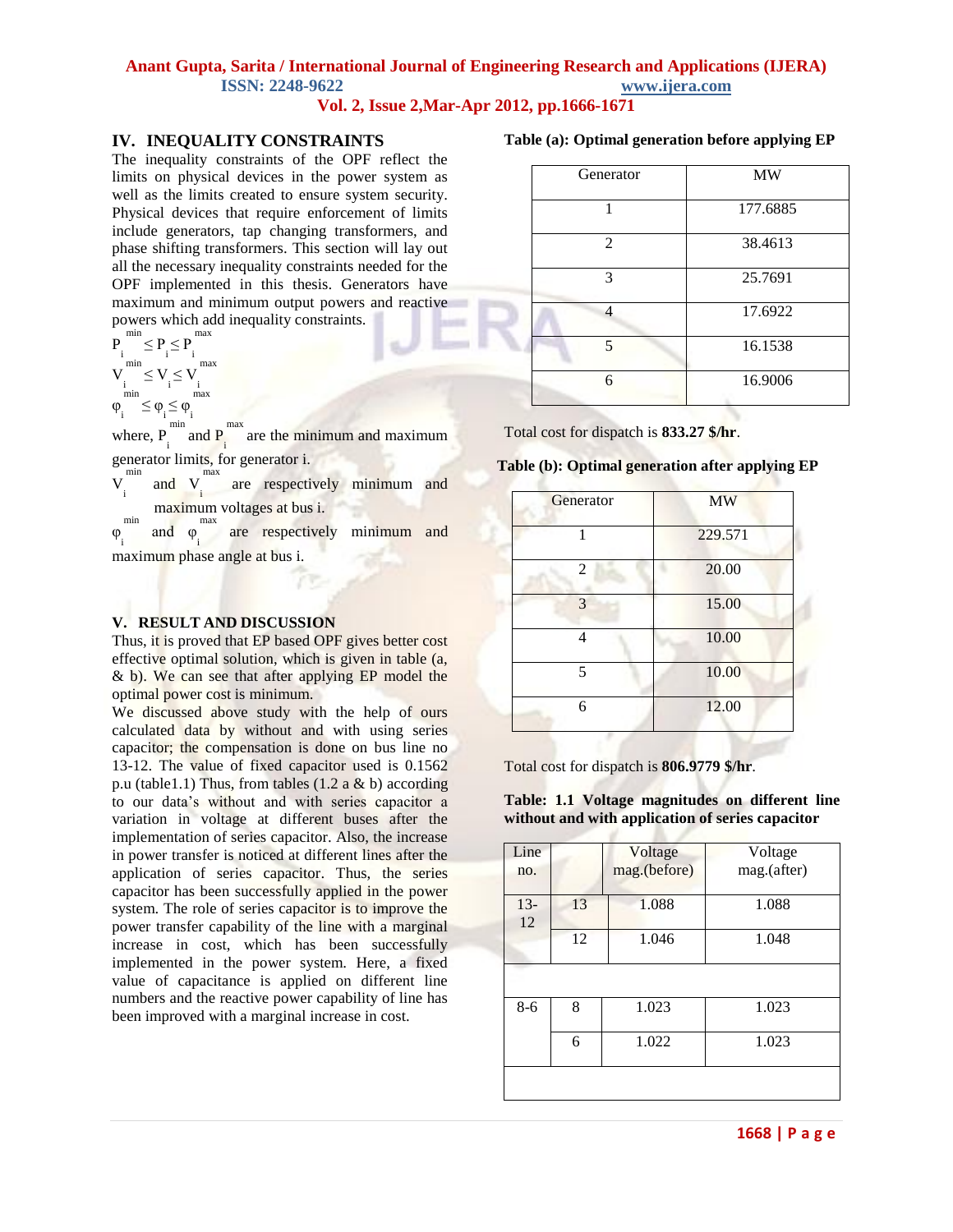# **Anant Gupta, Sarita / International Journal of Engineering Research and Applications (IJERA) ISSN: 2248-9622**

| $4 - 3$ |                | 1.027  | 1.027  |
|---------|----------------|--------|--------|
|         | 3              | 1.032  | 1.033  |
|         |                |        |        |
| $4 - 2$ |                | 1.0270 | 1.0271 |
|         | $\overline{2}$ | 1.033  | 1.033  |

|  |  |  | Vol. 2, Issue 2, Mar-Apr 2012, pp.1666-1671 |  |
|--|--|--|---------------------------------------------|--|
|--|--|--|---------------------------------------------|--|

in

| 4 |               | $-7.6$    | $-1.6$ | ∩      |       |          |
|---|---------------|-----------|--------|--------|-------|----------|
|   | 2             | $-30.471$ | 5.6    | 30.981 | 0.532 | $-2.284$ |
|   | 3             | $-53.346$ | 5.751  | 53.655 | 0.361 | 0.145    |
|   |               |           |        |        |       |          |
| 4 |               | $-7.6$    | $-1.6$ | 0      |       |          |
|   | $\mathcal{L}$ | $-30.471$ | 5.6    | 30.981 | 0.532 | $-2.284$ |
|   |               |           |        |        |       |          |

**Table: 1.2 Line flows and losses without and with application of series capacitor (a)**

|                         |                                                |                                                                               |                                                                       |                                                                                                                                    |                                                                       | --Line--                                    |                         |                  | ---Line loss--                                                        |                                             |                                                                                 |                                                           |
|-------------------------|------------------------------------------------|-------------------------------------------------------------------------------|-----------------------------------------------------------------------|------------------------------------------------------------------------------------------------------------------------------------|-----------------------------------------------------------------------|---------------------------------------------|-------------------------|------------------|-----------------------------------------------------------------------|---------------------------------------------|---------------------------------------------------------------------------------|-----------------------------------------------------------|
|                         |                                                |                                                                               |                                                                       |                                                                                                                                    |                                                                       |                                             |                         |                  |                                                                       |                                             |                                                                                 | Mvar                                                      |
|                         | 16.901                                         | 33.35                                                                         | $\overline{0}$                                                        |                                                                                                                                    | 1.654                                                                 |                                             |                         |                  |                                                                       |                                             |                                                                                 |                                                           |
|                         |                                                |                                                                               |                                                                       |                                                                                                                                    |                                                                       |                                             |                         |                  |                                                                       |                                             |                                                                                 |                                                           |
|                         |                                                |                                                                               |                                                                       |                                                                                                                                    |                                                                       |                                             | 12                      | 16.901           | 36.256                                                                | 40.001                                      | $\mathbf{0}$                                                                    | 1.621                                                     |
|                         |                                                |                                                                               |                                                                       |                                                                                                                                    |                                                                       |                                             |                         |                  |                                                                       |                                             |                                                                                 |                                                           |
|                         | $-11.2$                                        | $-7.5$                                                                        | $\mathbf{0}$                                                          |                                                                                                                                    | 2.175                                                                 |                                             |                         |                  |                                                                       |                                             |                                                                                 |                                                           |
| $\overline{\mathbf{4}}$ | $-27.225$                                      | 13.692                                                                        | 30.474                                                                | $\overline{0}$                                                                                                                     | 1.654                                                                 |                                             |                         |                  |                                                                       |                                             |                                                                                 |                                                           |
|                         |                                                |                                                                               |                                                                       |                                                                                                                                    |                                                                       |                                             | 4                       |                  | 14.258                                                                | 31.522                                      | $\overline{0}$                                                                  | 2.15                                                      |
|                         |                                                |                                                                               |                                                                       |                                                                                                                                    |                                                                       |                                             |                         |                  |                                                                       |                                             |                                                                                 |                                                           |
|                         | 16.154                                         | 25.547                                                                        |                                                                       |                                                                                                                                    | 1.177                                                                 |                                             |                         |                  |                                                                       |                                             |                                                                                 |                                                           |
| 9                       | 16.006                                         | 20.132                                                                        | 25.719                                                                | $\boldsymbol{0}$                                                                                                                   |                                                                       | 11                                          |                         | 16.154           | 23.522                                                                | 28.534                                      |                                                                                 |                                                           |
|                         |                                                |                                                                               |                                                                       |                                                                                                                                    |                                                                       |                                             |                         |                  |                                                                       |                                             |                                                                                 | 1.309                                                     |
|                         |                                                |                                                                               |                                                                       |                                                                                                                                    |                                                                       |                                             |                         |                  |                                                                       |                                             |                                                                                 |                                                           |
|                         |                                                |                                                                               |                                                                       |                                                                                                                                    |                                                                       |                                             |                         |                  |                                                                       |                                             |                                                                                 |                                                           |
| 27                      | 18.048                                         | 8.848                                                                         | 20.1                                                                  | $\boldsymbol{0}$                                                                                                                   | $-4.438$                                                              | 28                                          |                         | $\boldsymbol{0}$ | $\overline{0}$                                                        | $\boldsymbol{0}$                            |                                                                                 |                                                           |
|                         |                                                |                                                                               |                                                                       |                                                                                                                                    |                                                                       |                                             |                         |                  |                                                                       |                                             | $\mathbf{0}$                                                                    | 1.302                                                     |
|                         |                                                |                                                                               |                                                                       |                                                                                                                                    |                                                                       |                                             |                         |                  |                                                                       |                                             |                                                                                 |                                                           |
|                         |                                                |                                                                               |                                                                       |                                                                                                                                    |                                                                       |                                             |                         |                  |                                                                       |                                             |                                                                                 |                                                           |
| 6                       | $-14.227$                                      | 5.48                                                                          | 15.246                                                                | 0.027                                                                                                                              | $-0.846$                                                              | $\bf 8$                                     |                         |                  | 8.984                                                                 | 15.238                                      |                                                                                 |                                                           |
|                         |                                                |                                                                               |                                                                       |                                                                                                                                    |                                                                       |                                             |                         |                  |                                                                       |                                             |                                                                                 |                                                           |
|                         |                                                |                                                                               |                                                                       |                                                                                                                                    |                                                                       |                                             | 6                       | $-14.98$         | 9.312                                                                 | 17.639                                      | 0.037                                                                           | 0.874                                                     |
|                         |                                                |                                                                               |                                                                       |                                                                                                                                    |                                                                       |                                             |                         |                  |                                                                       |                                             |                                                                                 |                                                           |
|                         |                                                |                                                                               |                                                                       |                                                                                                                                    |                                                                       |                                             |                         |                  |                                                                       |                                             |                                                                                 |                                                           |
|                         |                                                |                                                                               |                                                                       |                                                                                                                                    |                                                                       | 6                                           |                         | $\boldsymbol{0}$ | $\boldsymbol{0}$                                                      | $\mathbf{0}$                                |                                                                                 |                                                           |
|                         | --Line--<br>${\rm to}$<br>12<br>$\overline{2}$ | <b>MW</b><br>16.901<br>$\mathbf{0}$<br>$-12.308$<br>$\mathbf{0}$<br>$-40.981$ | Mvar<br>33.377<br>$\overline{0}$<br>5.47<br>$\boldsymbol{0}$<br>6.928 | Power at bus and line flow<br><b>MVA</b><br>37.412<br>$\overline{0}$<br>$\mathbf{0}$<br>$\mathbf{0}$<br>$\boldsymbol{0}$<br>41.563 | Line flows and losses(before)<br><b>MW</b><br>$\overline{0}$<br>0.978 | $-Line$ loss--<br>Mvar<br>1.322<br>$-0.983$ | from<br>13<br><b>12</b> | to<br>9<br>27    | <b>MW</b><br>16.901<br>$-11.2$<br>28.113<br>16.154<br>18.41<br>12.308 | Mvar<br>36.242<br>$-7.5$<br>23.525<br>9.015 | Power at bus and line low<br><b>MVA</b><br>39.988<br>13.479<br>28.537<br>20.499 | Line flows and losses(after)<br><b>MW</b><br>$\mathbf{0}$ |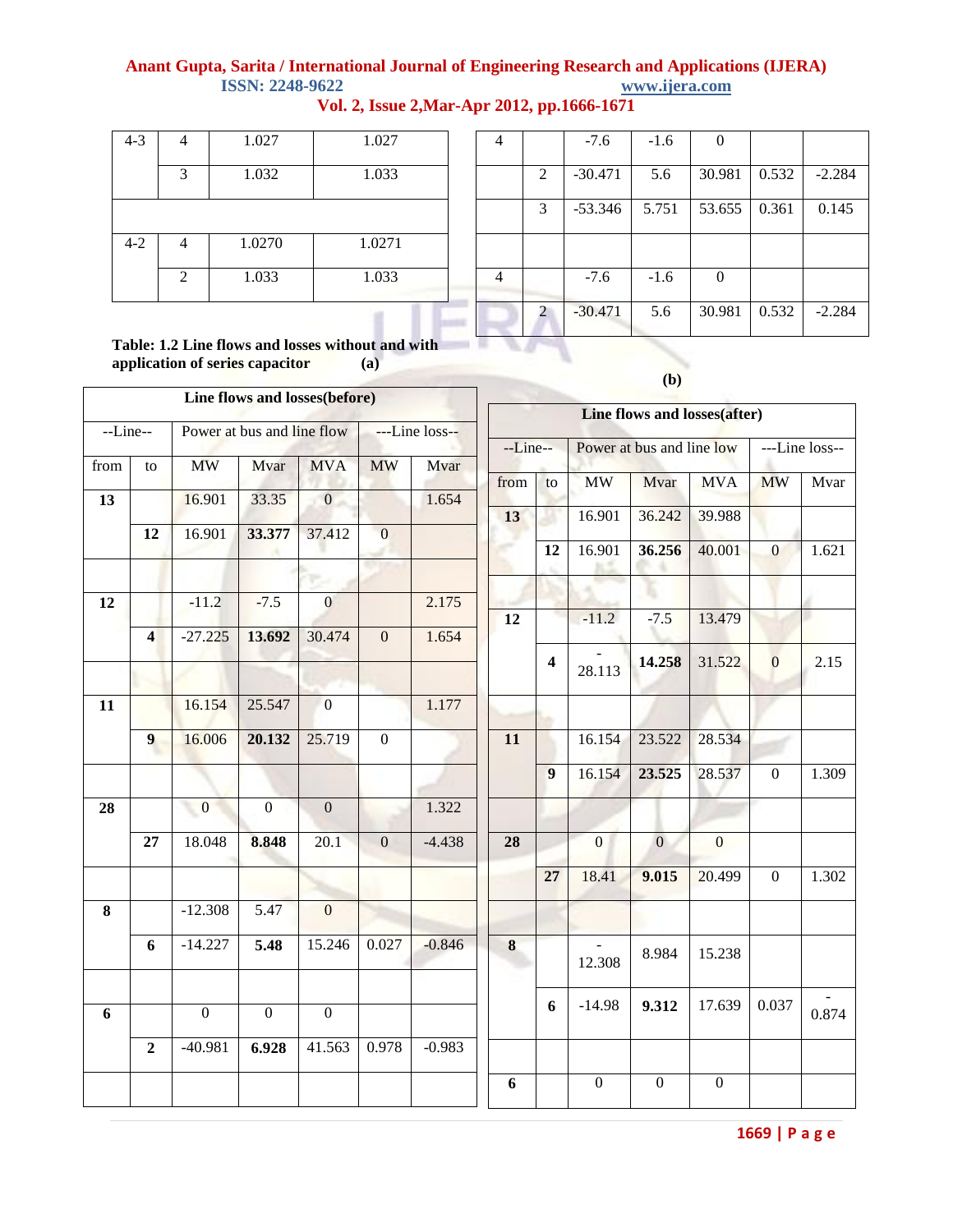# **Anant Gupta, Sarita / International Journal of Engineering Research and Applications (IJERA) ISSN: 2248-9622 www.ijera.com**

|                         | $\boldsymbol{2}$ | 43.551 | 8.425  | 44.359 | 1.116 | 0.945 |
|-------------------------|------------------|--------|--------|--------|-------|-------|
|                         |                  |        |        |        |       |       |
| $\overline{\mathbf{4}}$ |                  | $-7.6$ | $-1.6$ | 7.767  |       |       |
|                         | $\overline{c}$   | 29.178 | 4.807  | 29.572 | 0.485 | 2.426 |
|                         | 3                | 56.076 | 6.662  | 56.47  | 0.4   | 0.349 |
|                         |                  |        |        |        |       |       |
| $\overline{\mathbf{4}}$ |                  | $-7.6$ | $-1.6$ | 7.767  |       |       |
|                         | $\mathbf{2}$     | 32.436 | 6.737  | 33.128 | 0.61  | 2.259 |

**Vol. 2, Issue 2,Mar-Apr 2012, pp.1666-1671**

#### **VI. CONCLUSION**

The Evolutionary Programming (EP) based Optimal Power Flow problem has been explored and tested with and without compensating device. The results show that a simple evolutionary based algorithm can give a best result using only simple evolutionary operations such as mutation. Thus, in large-scale system, where the number of constraints is very large, it is necessary to use the methodology like EP which results to give optimum solution and capable of handling such type of problems. The Evolutionary Programming based technique without and with compensating device is applied and validated on the IEEE30 bus system. The compensating device included in this study is the series capacitor. The role of series capacitor used here in the problem is to improve the power transfer capability of the line while keeping a marginal variation in cost.

### **VII. FUTURE WORK**

In future we validate our results with respect to the work done in this study, by using the following assumptions:-

 $\triangleright$  Problem can be solved by replacing series capacitor by a series connected Flexible AC Transmission Systems (FACTS) device. For a desired value of compensation, power injection model parameters of the compensating FACTS device can be evaluated.

 $\triangleright$  Instead of using Evolutionary Programming, any other Genetic algorithm based tool can be implemented.

#### **ACKNOWLEDGEMENTS**

I hereby thank to my supervisor and my friends for help me doing such a work on power system. **REFERENCES**

- [1] H. H. Happ, "Optimal power dispatch-A comprehensive survey", *IEEE Trans. Power Apparat. Syst.,*vol. PAS-90, pp. 841-854, 1977.
- [2] IEEE working group, "Description and bibliography of major economic-security functions part-II and III, *IEEE Trans. Power Apparat. Syst.,* vol. PAS-100, pp. 215-235, 1981.
- [3] .A. H. Wright; et al.,"Implicit Parallelism," Proceedings of the Genetic and Evolutionary Computation Conference, 2003.
- [4] A. J. Wood and B. F. Wollenberg, "Power Generation Operation and Control," New York, NY: John Wiley & Sons, Inc., pp. 39,517, 1996.
- [5] B. H. Chowdhury and S. Rahman, "A review of recent advances in economic dispatch," IEEE Trans Power Syst. 54, 1990.
- [6] Coello, C. D. Veldhuizen, G. Lamont, " Evolutionary Algorithms for Solving Multi-Objective Problems," Kluwer Academic Publishers, 2002.
- [7] D.B.Fogel, "Evolutionary Computation: Toward a New Philosophy of Machine Intelligence," IEEE Press, USA, 1995.
- [8] Deb, and A. K. Kumar, "Real-coded genetic algorithms," 1995.
- [9] D. I. Sun, B. Ashley, B. Brewer, A. Hughes and W. F. Tinney, "Optimal Power Flow by Newton Approach," IEEE Transactions on Power Apparatus and Systems, Vol. PAS-103, pp. 2864-2880, Oct. 1984.
- [10] D. M. Sauter, "Chapter 9, voltage fluctuations on power systems," Distribution Systems, 1965.
- [11] Dr. Y R Sood and Dr. N P Padhy, "A new Evolutionary Programming based approach for